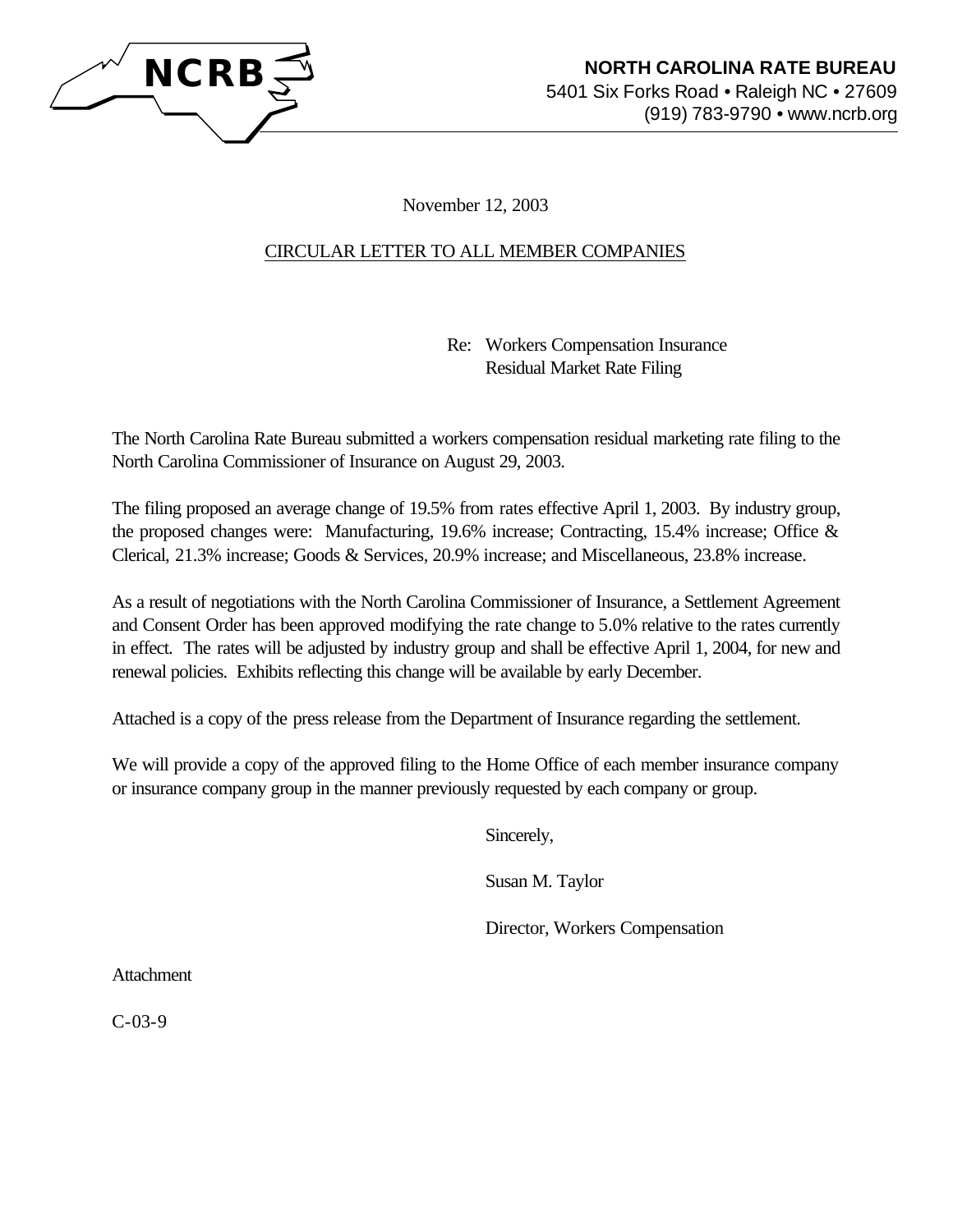

## **DEPARTMENT OF INSURANCE**



**Jim Long Insurance Commissioner** 

**For Immediate Release November 6, 2003**

**Contact: Chrissy Pearson (919) 733-5238**

## **Workers Comp Rate Settlement Avoids Large Increases**

*Long Negotiates Potential Savings of \$92 Million*

**RALEIGH** — Despite industry's request for steep increases in workers compensation rates, North Carolina businesses stand to save a potential \$92 million due to a lower negotiated rate, Insurance Commissioner Jim Long announced today. Long signed a settlement agreement this week that sets workers compensation rates 1 percent lower for the voluntary market and only 5 percent higher for assigned risk rates.

The settlement comes after weeks of negotiations with the organization that represents all workers compensation insurance companies in the state, the North Carolina Rate Bureau (NCRB). The NCRB files for rate changes on behalf of its member companies; the Department of Insurance, headed by Long, must review any proposed change and approve it. This year the NCRB requested an 8.2 percent increase in rates for voluntary loss costs and a 19.5 percent increase for the assigned risk rates. Long expressed satisfaction in the lower numbers agreed upon.

"Over the years, the Rate Bureau and I have bumped heads over just what kind of rate changes are appropriate for the workers compensation industry," he said. "It's always a pleasure to negotiate a rate that we both can be satisfied with — and more than \$90 million in savings to North Carolina businesses over the original proposed rate change definitely makes me happy."

Workers compensation business is split into two categories — voluntary market and assigned risk. The voluntary market refers to policies sold voluntarily to businesses. The assigned risk policies are sold to businesses that may not be as attractive to insurance companies and are considered to be a higher risk. Because businesses are required to carry workers compensation insurance, insurance companies must offer policies to these "unattractive" businesses. They do so by offering policies in the assigned risk category.

**—more—**

**2-2-2-2-2**